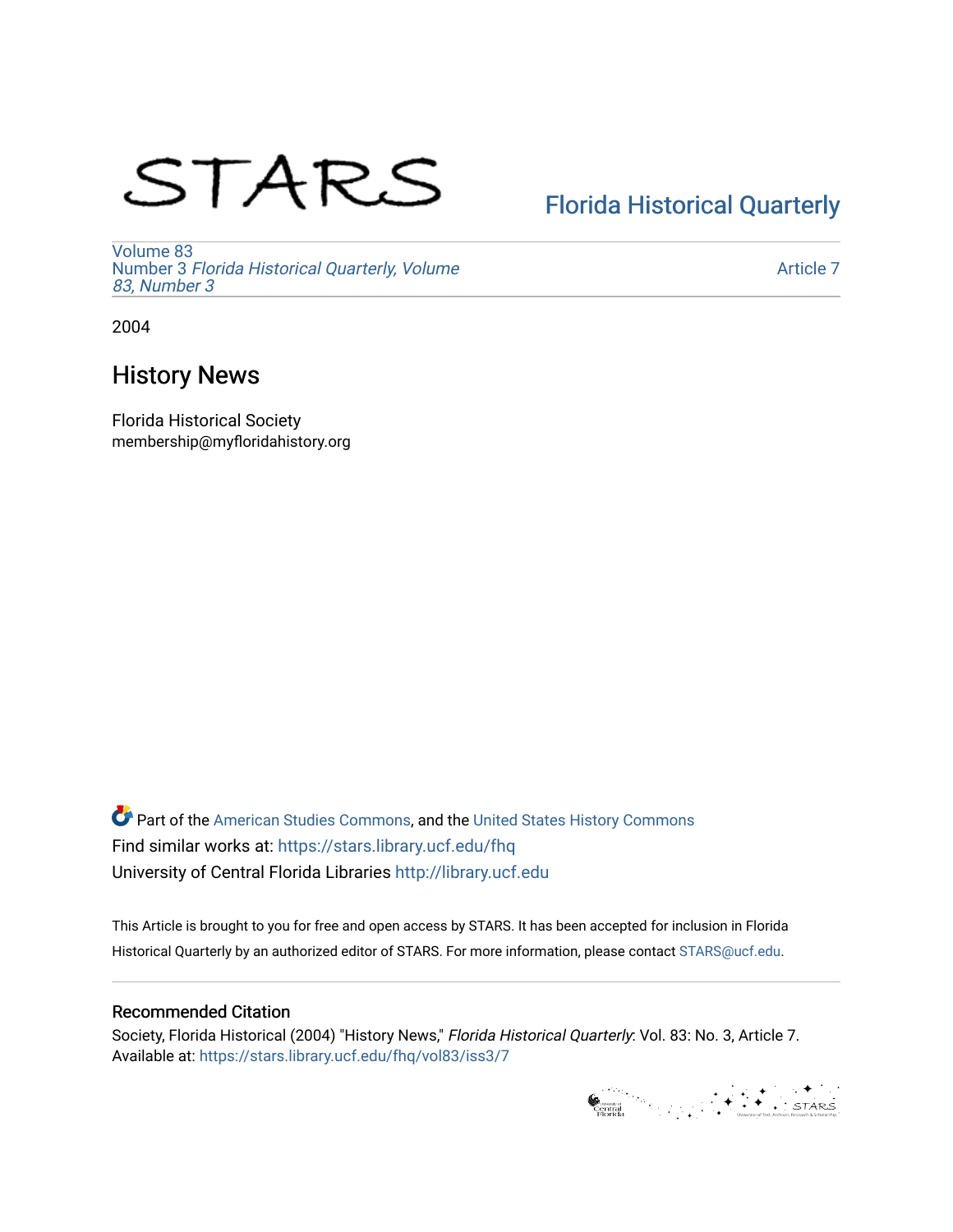## **History News**

#### **In Memoriam**

George E. Franchere of Dunedin, former member of the Florida Historical Society's Board of Directors, died November 25, 2004. He was 72 years of age. He was born in Troy, N.Y., and moved to Florida in 1980 from St. Clair Shores, Mich. He was retired as an administrator for the IRS. He was Dutch Reform, a member and president of Dunedin High Twelve Club, and district director of the High Twelve Club. There are no known survivors.

### **Conferences**

The 2005 Annual **Meeting of the Florida Historical Society** will be held on May 18-21 at the Colony Hotel in Palm Beach. The meeting theme is "From Gators to Glitz: Community Builders in Florida." The Catherine Prescott Memorial Lecturer will be William Potter, a Melbourne attorney who has spent the past three years as a deputy to Paddy Ashdown, the International High Representative in Bosnia-Herzegovina. His topic will be "A Floridian in Bosnia: A Firsthand Look at International Diplomacy." For more information, visit http://www.florida-historical-soc. org/ .

The 44th annual Florida **Conference** of **Historians** will be held March 17-19, 2005 in Tampa, Florida. The keynote speaker will be Nancy A. Hewitt, Professor of History and Women's Studies at Rutgers University and author of *Southern Discomfort: Women's* Activism in Tampa, Florida, 1880s-1920s. For more information, visit http://fch.ju.edu.